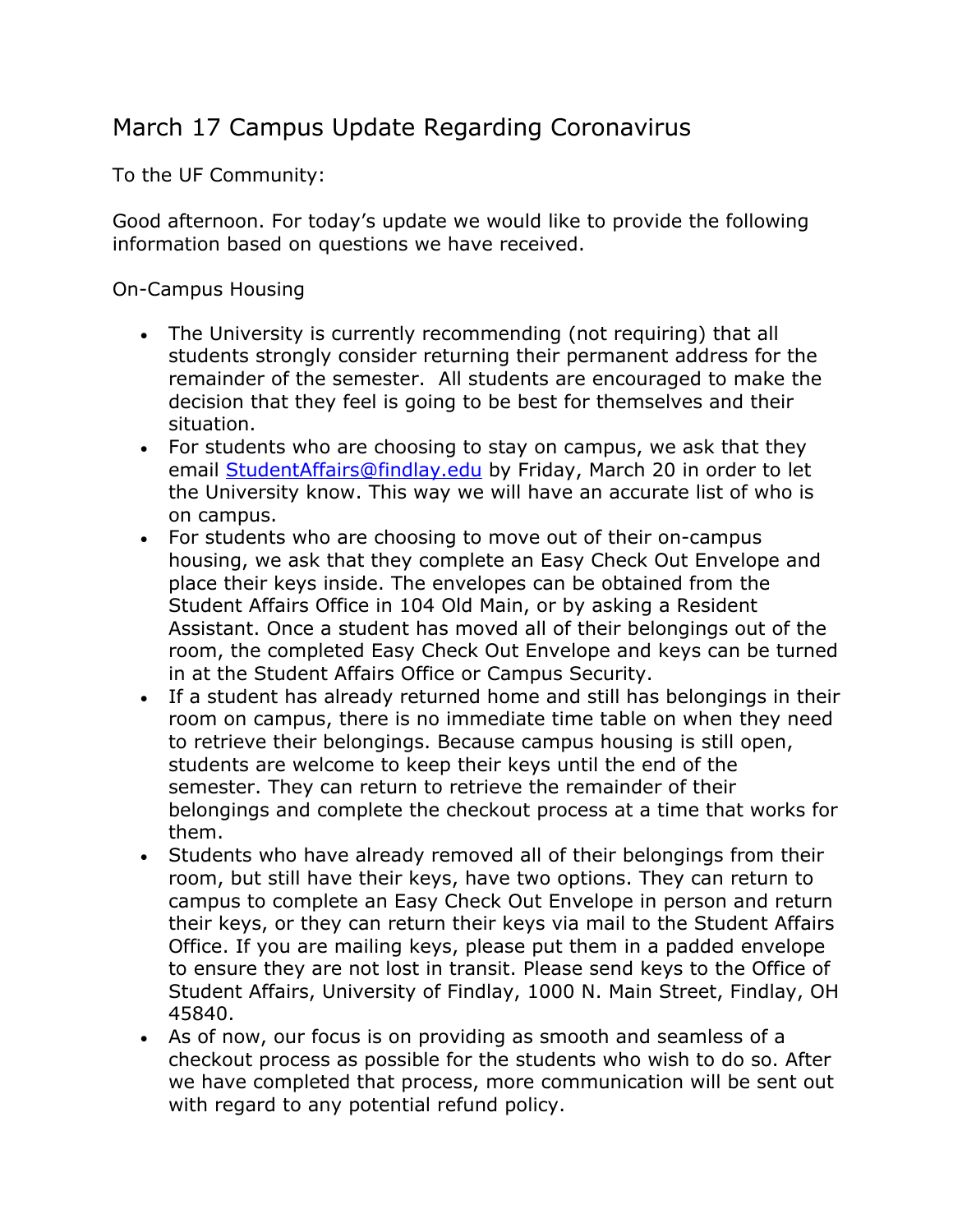On-Campus Dining

• Henderson Dining Hall and the Refinery will continue to be open for take-out. Henderson's hours are 7:00 a.m. to 7:30 p.m. The Refinery's hours are 8:00 a.m. to 2 p.m., but with limited options. Jazzman's at The Cave is closed.

Commencement

- The University has made the difficult decision to cancel our May 2020 Commencement celebration. We will continue to monitor the public health situation in the weeks ahead and work to find alternative ways to celebrate 2020 graduates in the future.
- If you ordered a cap and gown, a separate email will be sent with information about how to request a refund.

Postal Services

• If you are planning to leave campus early, please check your mailbox in the basement of Old Main, see if you have a package in the Mail Room, and change your mailing address to your permanent address. Currently UPS and FedEx will not allow us to forward packages to another address. USPS is the only service that will allow that. If a UPS or FedEx package is delivered to campus, we will hold it, or you can contact us to have the package shipped to your new address. If you have any questions, contact us at either 419-434-4839 orpostalservices@findlay.edu.

University Operations

- While the University will continue its business operations, many University faculty and staff will soon begin to work remotely from home as roles and timing permit. Supervisors will provide specific instructions for individual roles based on directions they will be provided by Cabinet members. Student employees remaining in the area should consult with their supervisors about the ways in which they may continue working.
- Faculty, staff, and students can continue to personally interact as needed. Please follow the recommended guidelines for social distancing.

If you have suggestions or questions, please email them tocoronavirus@findlay.edu. Also, please visit the Coronavirus Disease (COVID-19) Information web page for current status reports. Additionally, we would encourage you to download the Oiler Mobile App (available at App Store and Google Play), and enable push notifications.